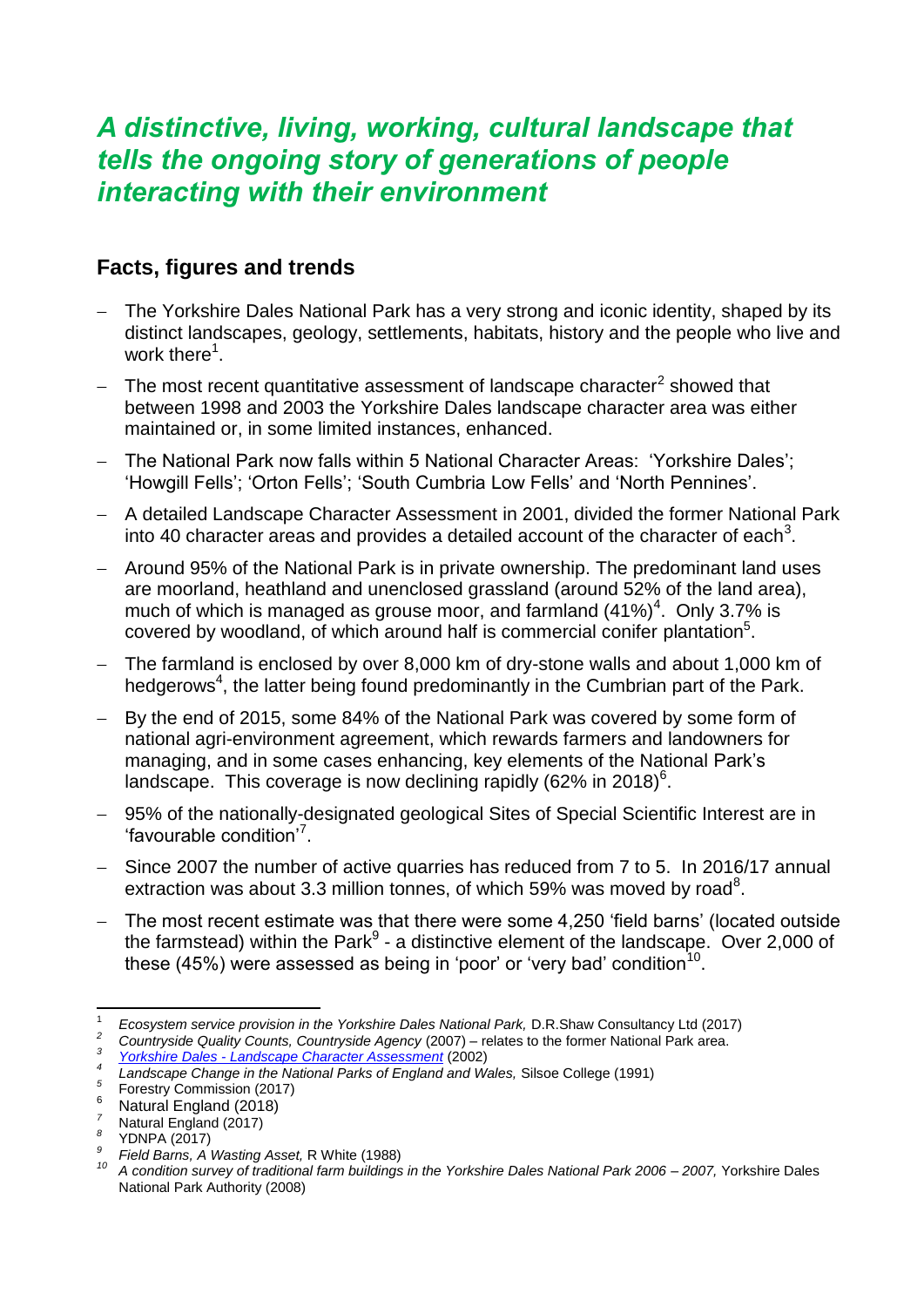- The National Park has the fourth darkest night skies of any local authority area in England $11$
- The Historic Environment Record for the National Park contains references and descriptions of over 39,000 historical features. This includes: 2,127 Listed Buildings; 292 Scheduled Monuments; and, 2 Registered Parks and Gardens.
- The National Park contains 46 designated Conservation Areas. These include the longest (Settle-Carlisle Railway) and the largest ('Swaledale and Arkengarthdale Barns and Walls') in England. The latter is on the national 'Heritage at Risk' Register.
- <span id="page-1-0"></span>- There are 5 Grade I or Grade II\*listed buildings on the national 'Heritage at Risk' Register<sup>12</sup>. A further 65 Grade II listed buildings had been locally assessed as being 'at risk' in the former National Park Area'<sup>13</sup>. The total number of listed buildings 'at risk' (70) in the former National Park area is significantly lower than in 2006 (when 90 were 'at risk').
- 10 Scheduled monuments (3.4%) of the 292 are identified as being 'At Risk' on the national 'Heritage at Risk' Register<sup>[12](#page-1-0)</sup>, with a further 57 (20%) identified as being 'vulnerable'. In 2007, 82 (40%) of scheduled monuments were deemed to be 'At Risk'.
- It is estimated that England's National Parks provide between £4bn and £6bn in gross value added for the national economy, and that many of these economic benefits are underpinned by the environmental quality of the protected landscapes<sup>14</sup>.

## **Policy Context**

*[Yorkshire Dales National Character Area Statement](http://publications.naturalengland.org.uk/publication/4674002?category=587130)* **(2015);** *[Howgill Fells National](http://publications.naturalengland.org.uk/publication/5090557693001728?category=587130)  [Character Area Statement](http://publications.naturalengland.org.uk/publication/5090557693001728?category=587130)* (2014); *[Orton Fells National Character Area Statement](http://publications.naturalengland.org.uk/publication/5512822184214528?category=587130)* **[\(2013\);](http://publications.naturalengland.org.uk/publication/5512822184214528?category=587130)** *[North Pennines National Character Area Statement](http://publications.naturalengland.org.uk/publication/5682293?category=587130)* **(2013);** and *[South](http://publications.naturalengland.org.uk/publication/4754470?category=587130)  [Cumbria Low Fells National Character Area Statement](http://publications.naturalengland.org.uk/publication/4754470?category=587130)* **(2015)** – describe the natural and cultural features that make up each distinctive landscape area; analyse the area's characteristics and 'ecosystem services'; and, provide guidance on the critical issues to achieve sustainable growth.

*[Yorkshire Dales Landscape Character Assessment](http://www.yorkshiredales.org.uk/about-the-dales/landscape/landscapecharacterassessment)*, **(2001)** – describes landscape character in the Yorkshire Dales by splitting the National Park up into and landscape character areas (40 spatial divisions, with 34 covering dales/fringes and 6 covering blocks of upland) and also landscape character types (8 of these which cut across the character areas). Principally descriptive but contains some limited analysis of drivers for change.

*[North Yorkshire and Lower Tees Valley historical landscape characterisation](https://www.northyorks.gov.uk/sites/default/files/fileroot/Environment%20and%20waste/Conservation/HLC/HLC_report_Part1_frontcover_to_p38.pdf)* **(2010)** and the *[Cumbria Historical Landscape Characterisation](https://www.cumbria.gov.uk/planning-environment/countryside/historic-environment/histlandcharacter.asp)* **(2009)** – characterise the landscape of the Yorkshire Dales National Park according to the physical expression of historical and cultural influences, notably field patterns and settlement form, agricultural practices and extractive industries.

 $11$ *[Night Blight,](http://nightblight.cpre.org.uk/images/resources/Night_Blight_cpre.pdf) CPRE, (2016)* 

<sup>12</sup> *Hight Bilght, CFRE, (2010)*<br>12 *Heritage at Risk 2017, Historic England (2017)*<br><sup>13</sup> *Vorkshire Dales National Bark Authority (2012)* 

<sup>13</sup> *Yorkshire Dales National Park Authority* (2012)

<sup>14</sup> *Valuing England's National Parks,* Cumulus Consultants (2013)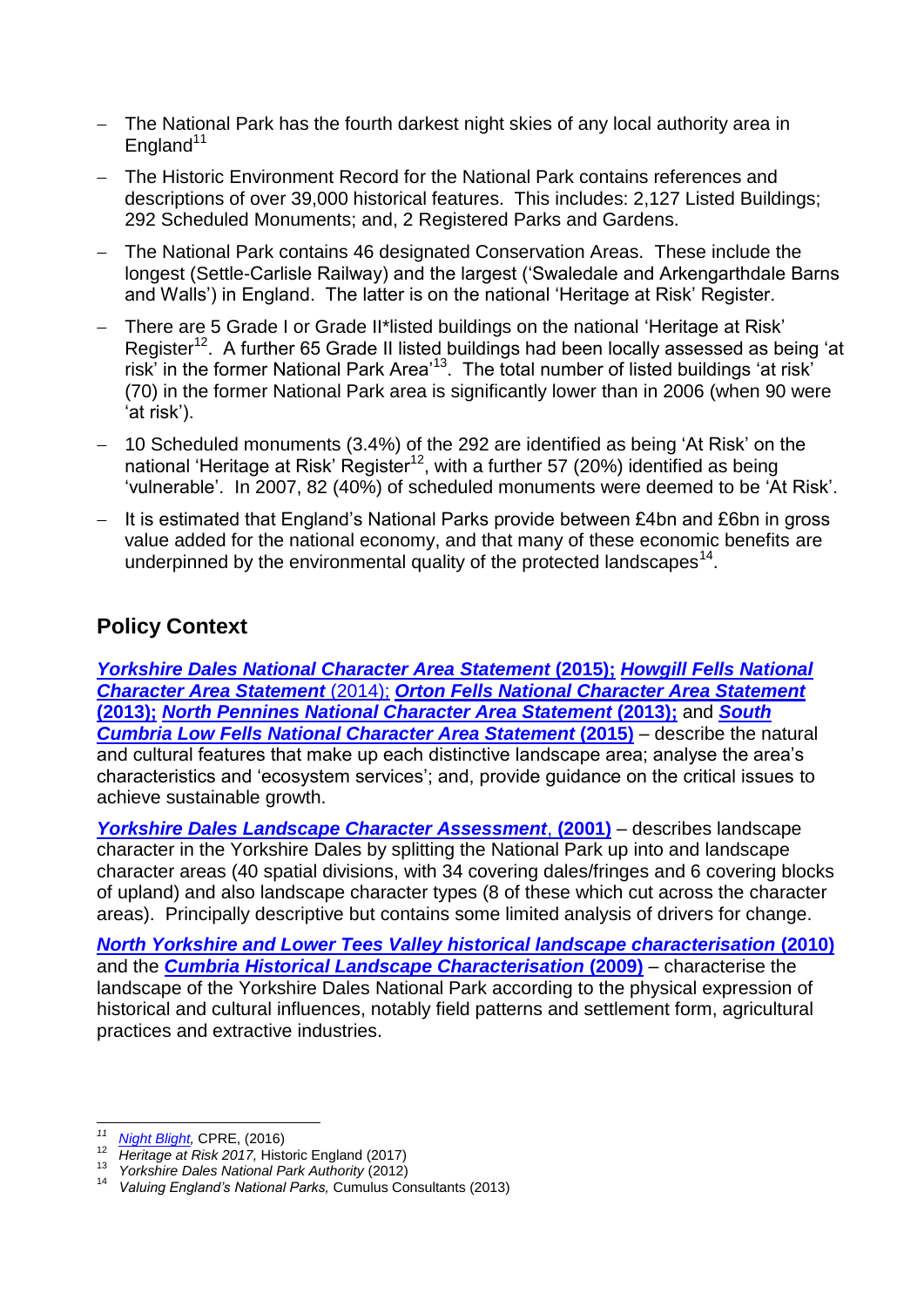*[Experiencing Landscapes: Capturing the cultural services and experiential qualities](http://publications.naturalengland.org.uk/publication/48001)  of landscape*, **[Natural England \(2009\)](http://publications.naturalengland.org.uk/publication/48001)** – a qualitative assessment of the 'services' landscapes provide that contribute to people's quality of life.

*[European Landscape Convention](https://assets.publishing.service.gov.uk/government/uploads/system/uploads/attachment_data/file/236096/8413.pdf)* **(2007)** – highlights the need to recognise landscape in law, to develop landscape policies dedicated to the protection, management and creation of landscapes, and to establish procedures for the participation of the general public and other stakeholders in the creation and implementation of landscape policies. It also encourages the integration of landscape into all relevant areas of policy, including cultural, economic and social policies.

*[National Planning Policy Framework](https://assets.publishing.service.gov.uk/government/uploads/system/uploads/attachment_data/file/740441/National_Planning_Policy_Framework_web_accessible_version.pdf)*, **DCLG (2018)** – sets out the Government's planning policies for England, including in relation to development and policy proposals that affect heritage assets. Makes clear that "great weight should be given to conserving and enhancing landscape and scenic beauty in National Parks".

*[National Parks Circular 2010](https://assets.publishing.service.gov.uk/government/uploads/system/uploads/attachment_data/file/221086/pb13387-vision-circular2010.pdf)***, Defra (2010)** – provides an overarching statement of the Government's policy for all National Parks with a renewed focus of achieving sustainable development through the pursuit of the dual purposes of conservation and public enjoyment/understanding.

*[Uplands Policy Review](https://assets.publishing.service.gov.uk/government/uploads/system/uploads/attachment_data/file/221096/pb13456-upland-policy-review2011.pdf)*, **Defra (2011)** – sets out a range of measures to support hill farming, deliver public goods from the uplands and maintain sustainable upland communities.

*[Natural Environment White Paper](https://www.parliament.uk/documents/commons-committees/environment-food-rural-affairs/NEWPConsolidatedWrittenEvidenceNov11.pdf)***, Defra (2011)** – places renewed emphasis on the vital role of nature in a successful and sustainable society, with measures aimed at protecting and improving nature, reconnecting people with nature and growing a green economy.

*[The National Heritage Protection Plan, English Heritage \(2011\)](https://historicengland.org.uk/images-books/publications/nhpp-overview-rep-aprsep13/nhpp-overview-aprsep13/) -* a framework for bringing together work by English Heritage and other partners within the sector to protect the historical environment.

*[Conservation Principles, Policies and Guidance for the sustainable management of](https://content.historicengland.org.uk/images-books/publications/conservation-principles-sustainable-management-historic-environment/conservationprinciplespoliciesguidanceapr08web.pdf/)  [the historic environment](https://content.historicengland.org.uk/images-books/publications/conservation-principles-sustainable-management-historic-environment/conservationprinciplespoliciesguidanceapr08web.pdf/)***, English Heritage (2008)** – provides guidance on conserving historic features in a manner appropriate to their significance, as well as promoting the historic environment as a shared resource that everyone can enjoy.

**Joint Statement [on the Historic Environment](http://www.nationalparksengland.org.uk/__data/assets/pdf_file/0012/767469/Historic-Environment-Joint-Statement.pdf) (2009)** – a statement signed by all UK National Park Authorities and the principal historic environment and countryside bodies.

*An Historic Environment Research Strategy for the Yorkshire Dales National Park: 2010–2015*, Yorkshire Dales National Park Authority (2010) *–* sets out more detailed measures for enhancing the understanding of the historic environment

*[Adapting to Climate Change in the Yorkshire Dales National Park](https://yorkshiredales.npuk-wp.uk/wp-content/uploads/sites/13/2019/08/Adapting-to-climate-change-in-the-YDNP-final-report.pdf)*, National Park Management Plan Steering Group (2011) – anticipates some of the impacts, threats and opportunities posed by climate change in the context of the Yorkshire Dales National Park.

*[8-Point Plan for England's National Parks](https://www.gov.uk/government/uploads/system/uploads/attachment_data/file/509916/national-parks-8-point-plan-for-england-2016-to-2020.pdf)***, Defra (2016)** sets out Government ambitions to enhance people's involvement in the interpretation of the historical environment and natural beauty, and to tell the story of cultural landscapes in National Parks.

*[The Dales Woodland Strategy 2013-2018](https://yorkshiredales.npuk-wp.uk/wp-content/uploads/sites/13/2019/08/DALES-WOODLAND-STRATEGY-2013-2018.pdf)***, Dales Woodland Forum (2013)** – sets out the Dales Woodland Forum's policy towards the trees and woodlands within the National Park. Supported by the 'Woodland Siting and Design Guide', which includes detailed landscape character guidelines for new woodland.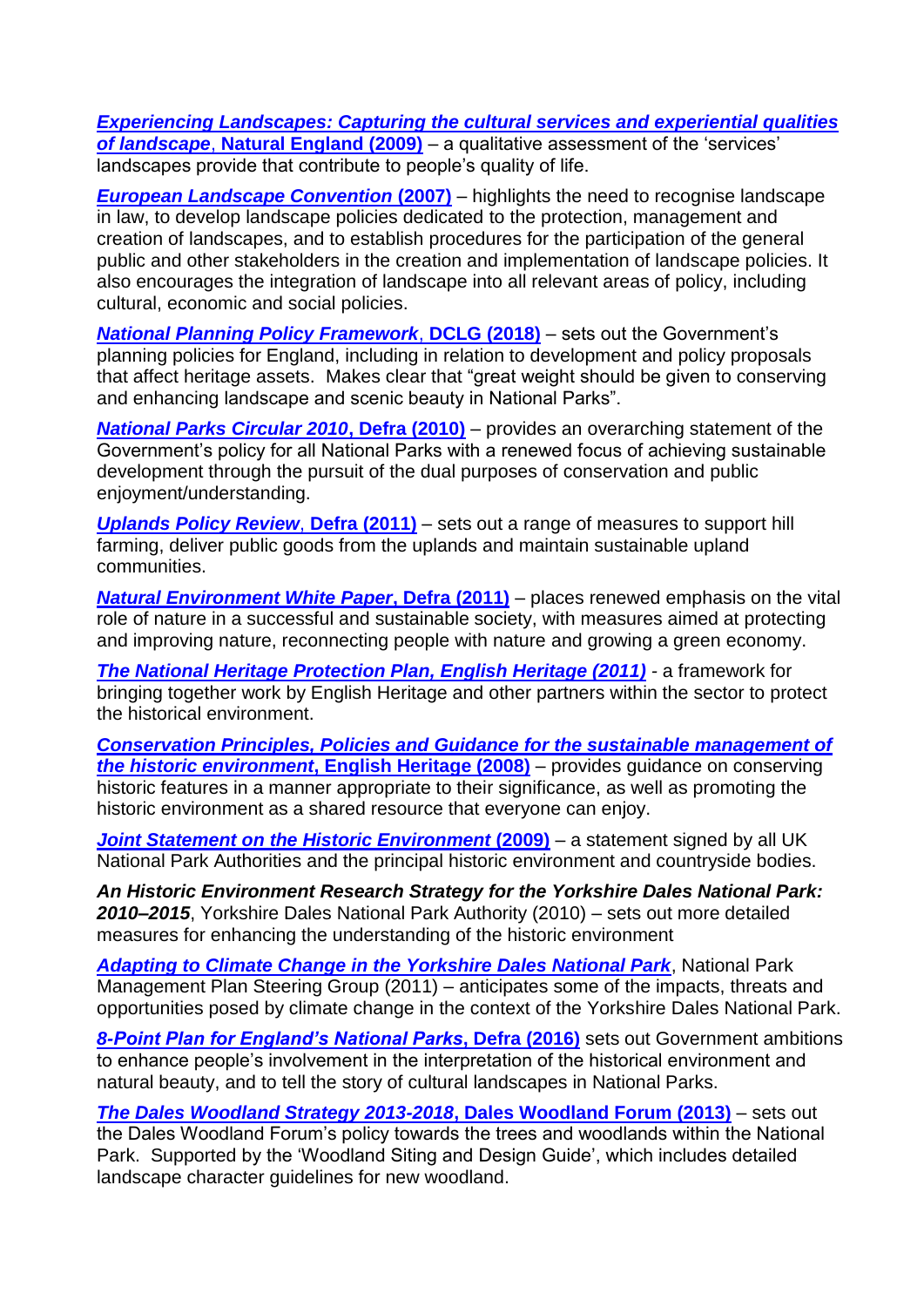## **Issues**

- There is a national policy drive towards managing a complex set of issues in a holistic way 'at a landscape scale'. There is overlap here with 'ecosystem services', which is an increasingly influential part of policy making.
- In view of the dynamic nature of landscape, should we be planning for new, locally distinctive landscapes, in addition to managing what we already have? Should we embrace an element of 'decline' in certain landscape features?
- With so much of the land in the National Park in private ownership, how can the economic interests of local farmers and land owners best be reconciled with delivering environmental benefits?
- What should be the long-term approach to woodland in the landscape reducing impacts of commercial conifer plantations; more mixed woodlands; more native woodland, etc.
- What should be the long-term approach to managing the landscape impacts of the remaining active quarries?
- What are the likely impacts of Brexit on the Park's landscape and historical features (e.g. from changes in farming practice), and how should we respond to them?
- Does more need to be done to help retain and promote the value of the Park's 'dark skies'? Would there be economic and environmental value in seeking designation of all or part of the National Park as a 'Dark Skies Reserve'.
- Field barns are an intrinsic part of the landscape of large parts of the National Park notably Swaledale, Arkengarthdale, Littondale, Upper Wensleydale and Upper Wharfedale. Many are redundant and almost half are in a state of significant disrepair. With little or no public sector funding now available, what is the realistic future for those buildings that are not located by the roadside?
- How can new development be encouraged and promoted in a way that enhances (but doesn't pastiche) the character and interest of the Dales' landscape. Is it possible to encourage more innovative and creative designs for new buildings that still sit well in the National Park's distinctive landscape?
- Potential climate change impacts on the Yorkshire Dales landscape include: trees becoming more prevalent in the landscape (but increased tree losses especially among newly established trees); increased pressure on water supplies with potential demand for increased reservoir storage; and drier summers potentially causing more erosion, subsidence and wildfires.
- The number of listed buildings 'at risk' has declined significantly in recent years. However, those that remain at risk are the most complex to tackle – often having no obvious beneficial re-use, and/or legal issues surrounding ownership, disputes etc. There are a further 133 buildings classed as 'vulnerable', which may become at risk if no action is taken. Need to look towards innovative re-use solutions to unlock the cycle of decline and incentivise repair.
- What role can local businesses play in helping to conserve and enhance the historic buildings and features of the National Park, and how can the value of these buildings and features be better used to support local businesses?